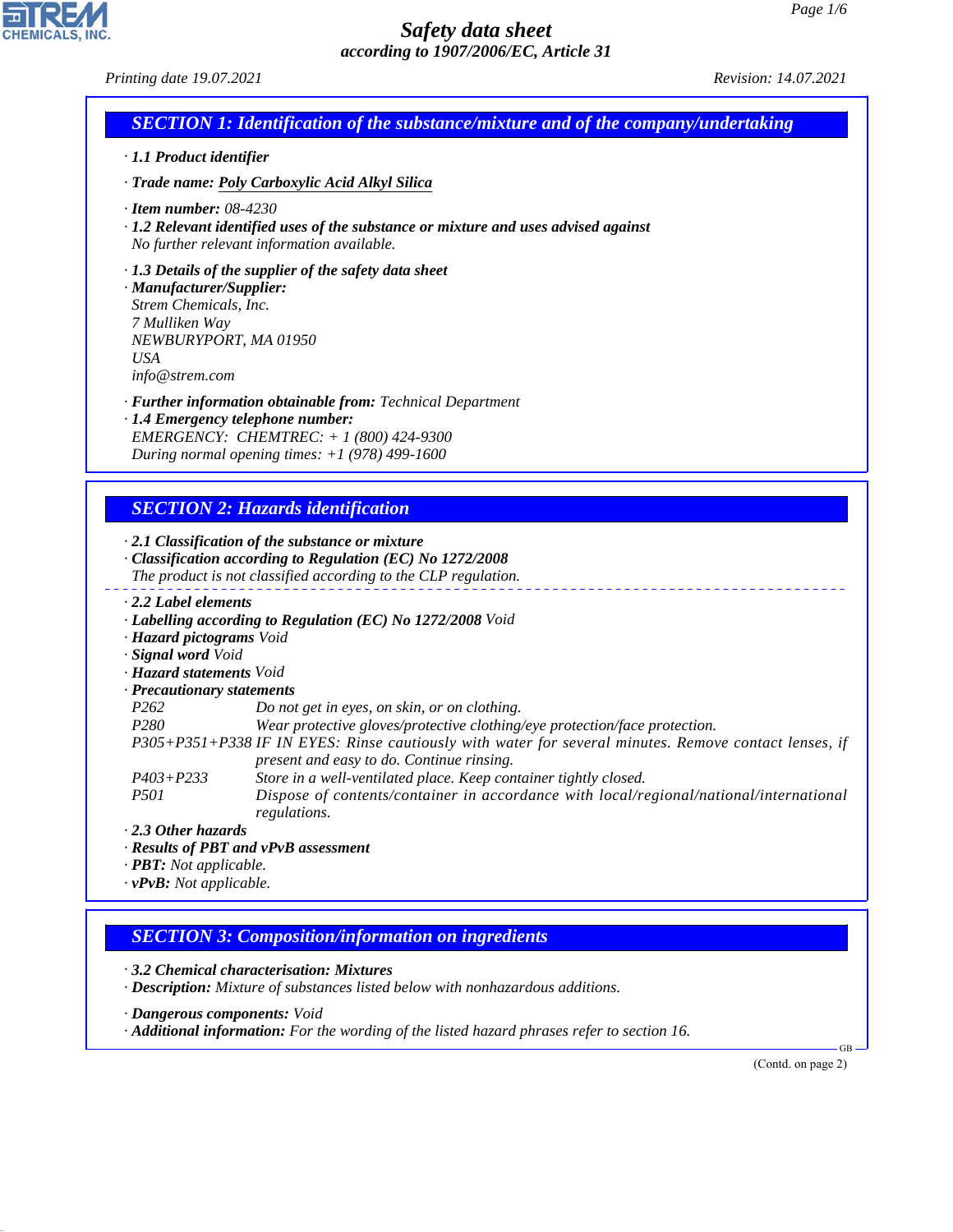*Printing date 19.07.2021 Revision: 14.07.2021*

*Trade name: Poly Carboxylic Acid Alkyl Silica*

(Contd. of page 1)

### *SECTION 4: First aid measures*

- *· 4.1 Description of first aid measures*
- *· General information: No special measures required.*
- *· After inhalation: Supply fresh air; consult doctor in case of complaints.*
- *· After skin contact: Generally the product does not irritate the skin.*
- *· After eye contact: Rinse opened eye for several minutes under running water. Then consult a doctor.*
- *· After swallowing: If symptoms persist consult doctor.*
- *· 4.2 Most important symptoms and effects, both acute and delayed No further relevant information available.*
- *· 4.3 Indication of any immediate medical attention and special treatment needed*

*No further relevant information available.*

#### *SECTION 5: Firefighting measures*

- *· 5.1 Extinguishing media*
- *· Suitable extinguishing agents: Use fire extinguishing methods suitable to surrounding conditions.*
- *· 5.2 Special hazards arising from the substance or mixture No further relevant information available.*
- *· 5.3 Advice for firefighters*
- *· Protective equipment: No special measures required.*

### *SECTION 6: Accidental release measures*

- *· 6.1 Personal precautions, protective equipment and emergency procedures Not required.*
- *· 6.2 Environmental precautions: No special measures required.*
- *· 6.3 Methods and material for containment and cleaning up:*
- *Dispose contaminated material as waste according to item 13.*
- *· 6.4 Reference to other sections*
- *See Section 7 for information on safe handling.*
- *See Section 8 for information on personal protection equipment.*
- *See Section 13 for disposal information.*

### *SECTION 7: Handling and storage*

- *· 7.1 Precautions for safe handling No special measures required.*
- *· Information about fire and explosion protection: No special measures required.*
- *· 7.2 Conditions for safe storage, including any incompatibilities*
- *· Storage:*

44.1.1

- *· Requirements to be met by storerooms and receptacles: No special requirements.*
- *· Information about storage in one common storage facility: Not required.*
- *· Further information about storage conditions: None.*
- *· 7.3 Specific end use(s) No further relevant information available.*

### *SECTION 8: Exposure controls/personal protection*

- *· Additional information about design of technical facilities: No further data; see item 7.*
- *· 8.1 Control parameters*
- *· Ingredients with limit values that require monitoring at the workplace:*
- *The product does not contain any relevant quantities of materials with critical values that have to be monitored at the workplace.*

(Contd. on page 3)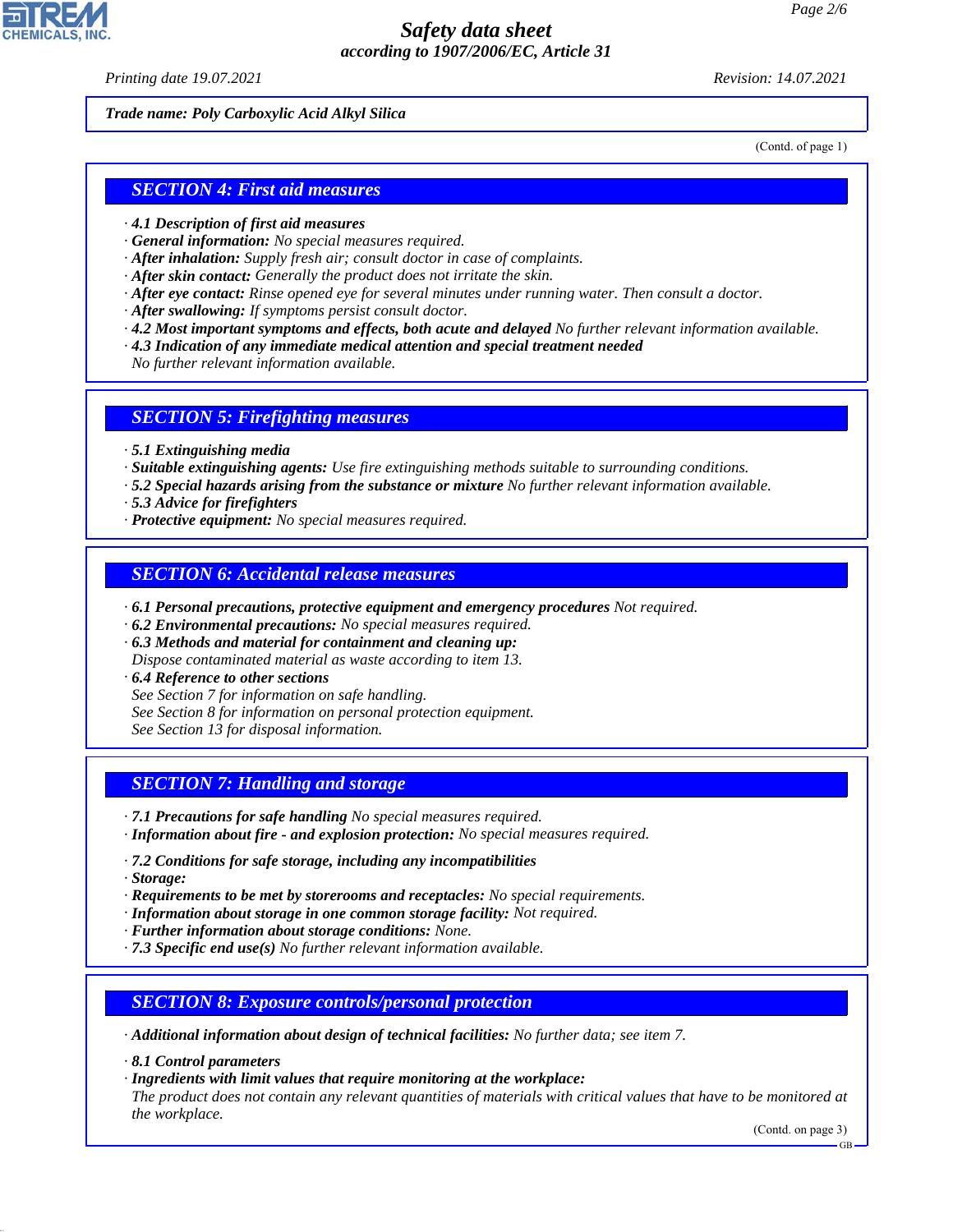*Printing date 19.07.2021 Revision: 14.07.2021*

 $\overline{\mathbf{r}}$ 

CHEMICALS, INC.

44.1.1

|                                                                                                                                                                                                                                                                 | Trade name: Poly Carboxylic Acid Alkyl Silica                                                                                                                                                                                                                                                                                                                                                                                                                                                                                                                                                                                                                                                                                                                                                                             |  |  |  |  |
|-----------------------------------------------------------------------------------------------------------------------------------------------------------------------------------------------------------------------------------------------------------------|---------------------------------------------------------------------------------------------------------------------------------------------------------------------------------------------------------------------------------------------------------------------------------------------------------------------------------------------------------------------------------------------------------------------------------------------------------------------------------------------------------------------------------------------------------------------------------------------------------------------------------------------------------------------------------------------------------------------------------------------------------------------------------------------------------------------------|--|--|--|--|
| · Additional information: The lists valid during the making were used as basis.                                                                                                                                                                                 | (Contd. of page 2)                                                                                                                                                                                                                                                                                                                                                                                                                                                                                                                                                                                                                                                                                                                                                                                                        |  |  |  |  |
| 8.2 Exposure controls<br>· Personal protective equipment:<br>· General protective and hygienic measures:<br>The usual precautionary measures are to be adhered to when handling chemicals.<br>· Respiratory protection: Not required.<br>· Protection of hands: |                                                                                                                                                                                                                                                                                                                                                                                                                                                                                                                                                                                                                                                                                                                                                                                                                           |  |  |  |  |
| Protective gloves                                                                                                                                                                                                                                               |                                                                                                                                                                                                                                                                                                                                                                                                                                                                                                                                                                                                                                                                                                                                                                                                                           |  |  |  |  |
| chemical mixture.<br>· Material of gloves<br>· Penetration time of glove material<br>observed.<br>· Eye protection: Safety glasses                                                                                                                              | The glove material has to be impermeable and resistant to the product/ the substance/ the preparation.<br>Due to missing tests no recommendation to the glove material can be given for the product/the preparation/the<br>Selection of the glove material on consideration of the penetration times, rates of diffusion and the degradation<br>The selection of the suitable gloves does not only depend on the material, but also on further marks of quality and<br>varies from manufacturer to manufacturer. As the product is a preparation of several substances, the resistance<br>of the glove material can not be calculated in advance and has therefore to be checked prior to the application.<br>The exact break through time has to be found out by the manufacturer of the protective gloves and has to be |  |  |  |  |
| · 9.1 Information on basic physical and chemical properties<br><b>General Information</b>                                                                                                                                                                       |                                                                                                                                                                                                                                                                                                                                                                                                                                                                                                                                                                                                                                                                                                                                                                                                                           |  |  |  |  |
| $\cdot$ Appearance:<br>Form:<br>Colour:<br><i>Codour:</i><br>Odour threshold:                                                                                                                                                                                   | Powder<br>Yellowish<br>Characteristic<br>Not determined.                                                                                                                                                                                                                                                                                                                                                                                                                                                                                                                                                                                                                                                                                                                                                                  |  |  |  |  |
| $\cdot$ pH-value:                                                                                                                                                                                                                                               | Not applicable.                                                                                                                                                                                                                                                                                                                                                                                                                                                                                                                                                                                                                                                                                                                                                                                                           |  |  |  |  |
| · Change in condition<br>Melting point/freezing point:<br>Initial boiling point and boiling range: Undetermined.                                                                                                                                                | Undetermined.                                                                                                                                                                                                                                                                                                                                                                                                                                                                                                                                                                                                                                                                                                                                                                                                             |  |  |  |  |
| · Flash point:                                                                                                                                                                                                                                                  | Not applicable.                                                                                                                                                                                                                                                                                                                                                                                                                                                                                                                                                                                                                                                                                                                                                                                                           |  |  |  |  |
| · Flammability (solid, gas):                                                                                                                                                                                                                                    | Product is not flammable.                                                                                                                                                                                                                                                                                                                                                                                                                                                                                                                                                                                                                                                                                                                                                                                                 |  |  |  |  |
| · Ignition temperature:                                                                                                                                                                                                                                         |                                                                                                                                                                                                                                                                                                                                                                                                                                                                                                                                                                                                                                                                                                                                                                                                                           |  |  |  |  |

*Decomposition temperature: Not determined.*

*Lower: Not determined. Upper: Not determined. · Vapour pressure: Not applicable. · Density: Not determined. · Relative density Not determined. · Vapour density Not applicable.*

*· Explosion limits:*

*· Auto-ignition temperature: Product is not selfigniting.*

*· Explosive properties: Product does not present an explosion hazard.*

GB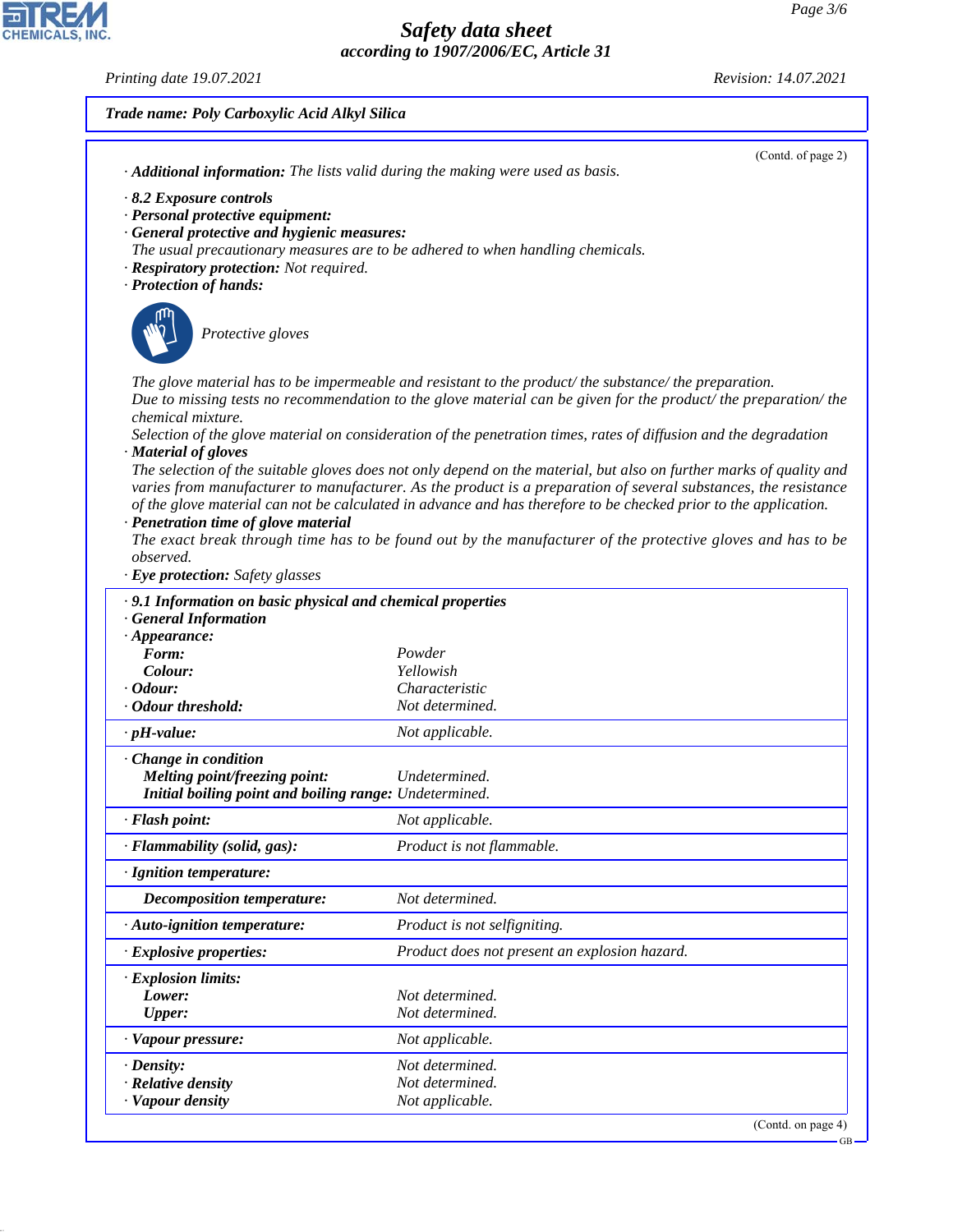*Printing date 19.07.2021 Revision: 14.07.2021*

*Trade name: Poly Carboxylic Acid Alkyl Silica*

|                                                    | (Contd. of page 3)                         |
|----------------------------------------------------|--------------------------------------------|
| $\cdot$ Evaporation rate                           | Not applicable.                            |
| $\cdot$ Solubility in / Miscibility with<br>water: | <i>Insoluble.</i>                          |
| $\cdot$ Partition coefficient: n-octanol/water:    | Not determined.                            |
| · Viscosity:                                       |                                            |
| Dynamic:                                           | Not applicable.                            |
| Kinematic:                                         | Not applicable.                            |
| · Solvent content:                                 |                                            |
| Organic solvents:                                  | $0.0\%$                                    |
| $VOC$ (EC)                                         | $0.00\%$                                   |
| .9.2 Other information                             | No further relevant information available. |

## *SECTION 10: Stability and reactivity*

*· 10.1 Reactivity No further relevant information available.*

- *· 10.2 Chemical stability*
- *· Thermal decomposition / conditions to be avoided: No decomposition if used according to specifications.*
- *· 10.3 Possibility of hazardous reactions No dangerous reactions known.*
- *· 10.4 Conditions to avoid No further relevant information available.*
- *· 10.5 Incompatible materials: No further relevant information available.*
- *· 10.6 Hazardous decomposition products: No dangerous decomposition products known.*

## *SECTION 11: Toxicological information*

*· 11.1 Information on toxicological effects*

- *· Acute toxicity Based on available data, the classification criteria are not met.*
- *· Primary irritant effect:*
- *· Skin corrosion/irritation Based on available data, the classification criteria are not met.*
- *· Serious eye damage/irritation Based on available data, the classification criteria are not met.*
- *· Respiratory or skin sensitisation Based on available data, the classification criteria are not met.*
- *· CMR effects (carcinogenity, mutagenicity and toxicity for reproduction)*
- *· Germ cell mutagenicity Based on available data, the classification criteria are not met.*
- *· Carcinogenicity Based on available data, the classification criteria are not met.*
- *· Reproductive toxicity Based on available data, the classification criteria are not met.*
- *· STOT-single exposure Based on available data, the classification criteria are not met.*
- *· STOT-repeated exposure Based on available data, the classification criteria are not met.*
- *· Aspiration hazard Based on available data, the classification criteria are not met.*

# *SECTION 12: Ecological information*

*· 12.1 Toxicity*

44.1.1

- *· Aquatic toxicity: No further relevant information available.*
- *· 12.2 Persistence and degradability No further relevant information available.*
- *· 12.3 Bioaccumulative potential No further relevant information available.*
- *· 12.4 Mobility in soil No further relevant information available.*
- *· Additional ecological information:*
- *· General notes: Not known to be hazardous to water.*

(Contd. on page 5)

GB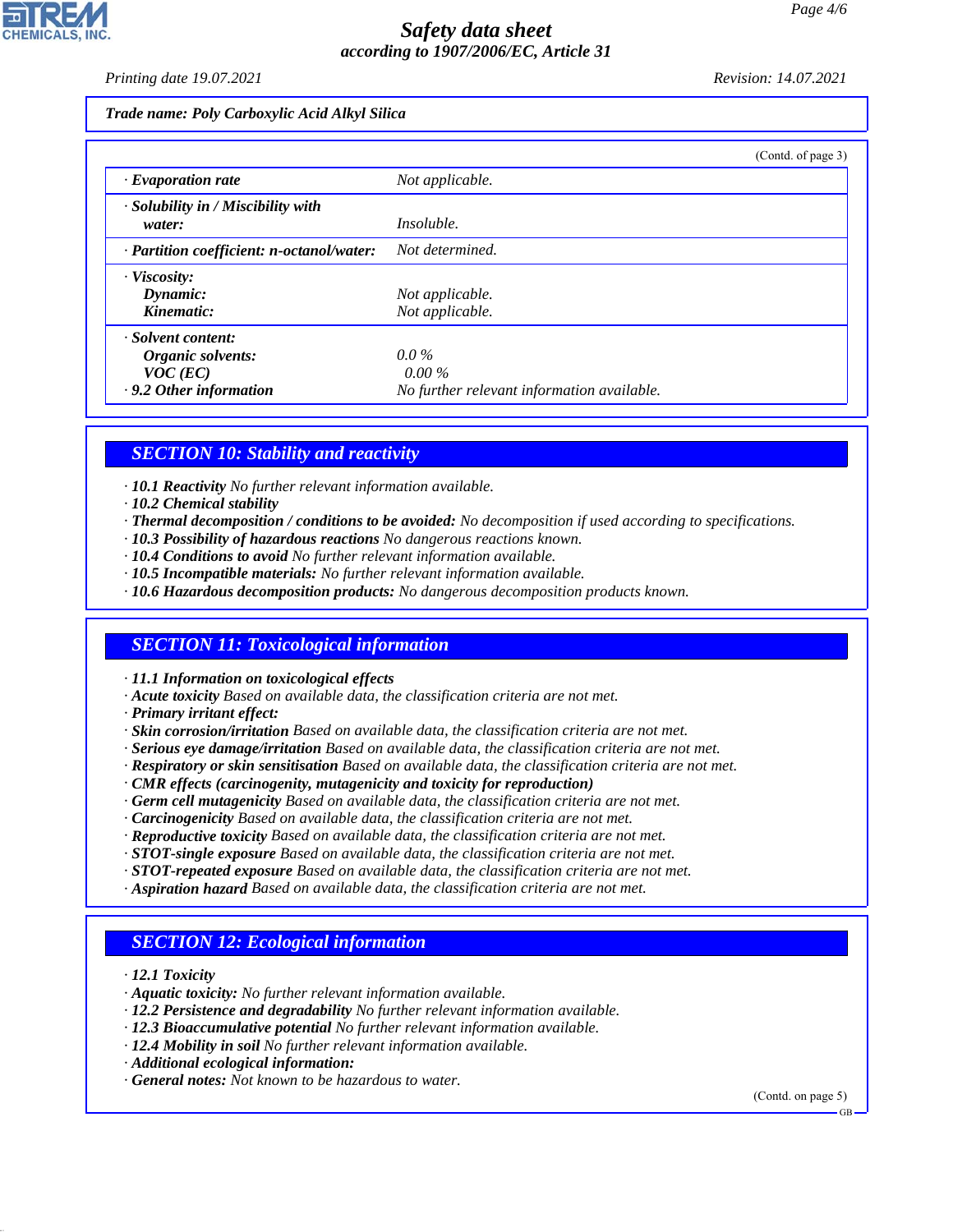*Printing date 19.07.2021 Revision: 14.07.2021*

*Trade name: Poly Carboxylic Acid Alkyl Silica*

*· 12.5 Results of PBT and vPvB assessment*

- *· PBT: Not applicable.*
- *· vPvB: Not applicable.*

*· 12.6 Other adverse effects No further relevant information available.*

### *SECTION 13: Disposal considerations*

*· 13.1 Waste treatment methods*

*· Recommendation Disposal must be made according to official regulations.*

*· Uncleaned packaging:*

*· Recommendation: Disposal must be made according to official regulations.*

| <b>SECTION 14: Transport information</b>                                                                     |                 |  |  |  |
|--------------------------------------------------------------------------------------------------------------|-----------------|--|--|--|
| $\cdot$ 14.1 UN-Number<br>· ADR, ADN, IMDG, IATA                                                             | not regulated   |  |  |  |
| $\cdot$ 14.2 UN proper shipping name<br>· ADR, ADN, IMDG, IATA                                               | not regulated   |  |  |  |
| $\cdot$ 14.3 Transport hazard class(es)                                                                      |                 |  |  |  |
| · ADR, ADN, IMDG, IATA<br>· Class                                                                            | not regulated   |  |  |  |
| ⋅14.4 Packing group<br>· ADR, IMDG, IATA                                                                     | not regulated   |  |  |  |
| $\cdot$ 14.5 Environmental hazards:                                                                          | Not applicable. |  |  |  |
| $\cdot$ 14.6 Special precautions for user                                                                    | Not applicable. |  |  |  |
| $\cdot$ 14.7 Transport in bulk according to Annex II of<br><b>Marpol and the IBC Code</b><br>Not applicable. |                 |  |  |  |
| · UN "Model Regulation":                                                                                     | not regulated   |  |  |  |

### *SECTION 15: Regulatory information*

*· 15.1 Safety, health and environmental regulations/legislation specific for the substance or mixture*

*· Directive 2012/18/EU*

- *· Named dangerous substances ANNEX I None of the ingredients is listed.*
- *· 15.2 Chemical safety assessment: A Chemical Safety Assessment has not been carried out.*

### *SECTION 16: Other information*

*This information is based on our present knowledge. However, this shall not constitute a guarantee for any specific product features and shall not establish a legally valid contractual relationship.*

- *· Department issuing SDS: Technical Department.*
- *· Contact: Technical Director*
- *· Abbreviations and acronyms:*

44.1.1

*ADR: Accord européen sur le transport des marchandises dangereuses par Route (European Agreement concerning the International Carriage of Dangerous Goods by Road)*

(Contd. on page 6)

**CHEMICALS.** 

(Contd. of page 4)